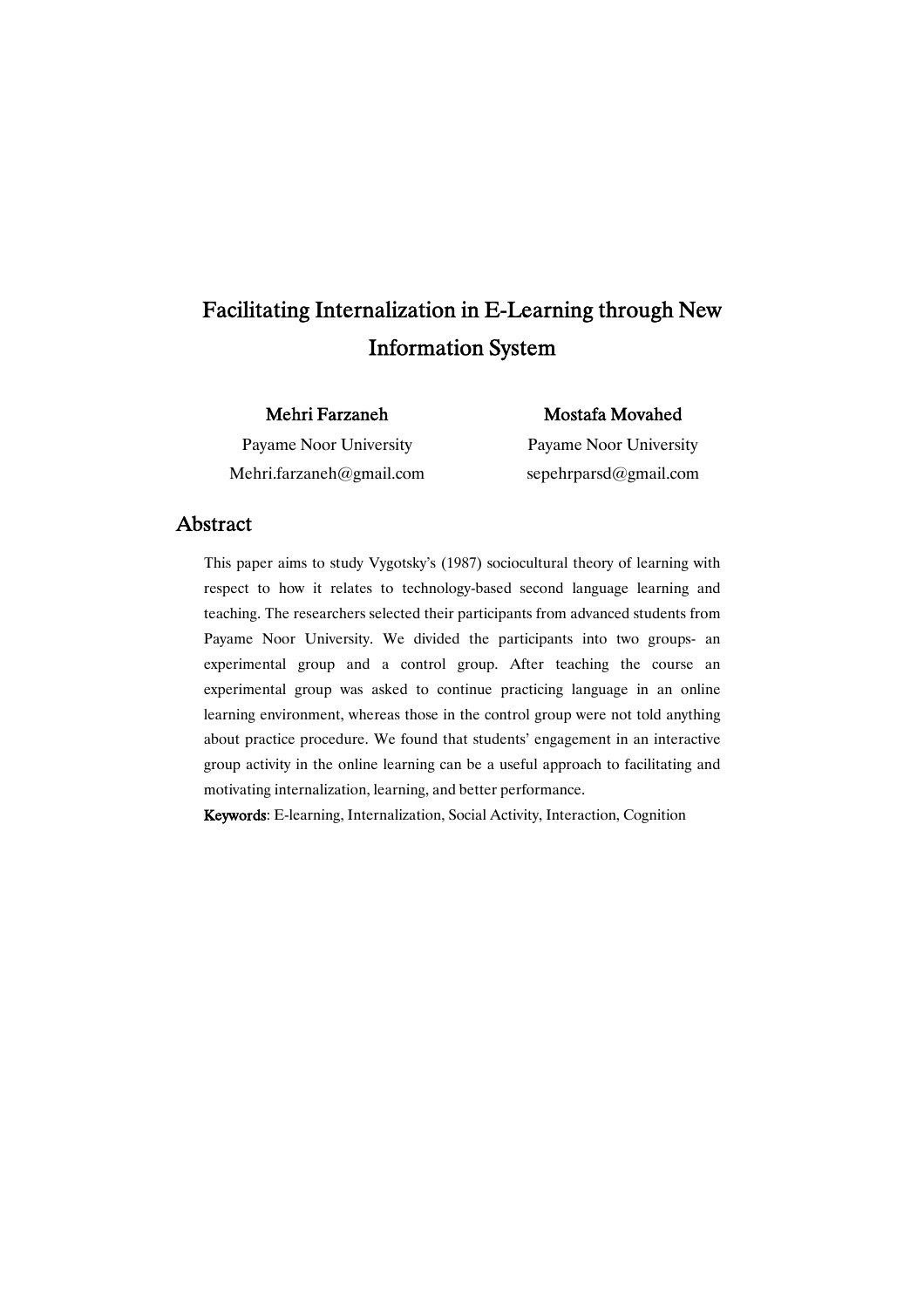## 1.Introduction

Vygotsky's view of Sociocultural Theory (1987) has played an important role in the process of learning and mental development. The view is based on the way in which cultures, values, beliefs, traditions and skills of a social group are transferred to the next generation. The theory focuses on children cognitive development and argues that the development of human cognitive and higher mental function comes from social interactions (Aimin, 2013; Tharp & Gallimore, 1988) and that the process of the development higher mental functioning is the one by which people internalize or regulate what they learn from social activities (Aimin, 2013). Vygotsky (1987) believed that the origin of human cognitive development is not based on physical maturity, rather it is rooted in social and cultural factors and these factors act through language and social interaction. According to Dillenbourg (1994), when an individual participates in a social system, the culture of this social system and the tools used for communication, especially the language, shape the individual's cognition, and constitute a source of learning. Internalization is a central concept in this approach (Dillenbourg, 1994; Lantolf & Thorne, 2006). Furberg (2009) demonstrated the value of the sociocultural theory for gaining a better understanding of students' engagement with web-based learning environments. Remtulla (2008) focused on social theory and its relationship with a socioculturally engaged look at e-learning for workplace and pedagogy. This comprehensive collection of research offers linguistic scholars, language teachers, students, and policymakers a better understanding of the importance and influence of e-learning in second language acquisition. In this article, we will study the pedagogical application of sociocultural perspective in online learning environments.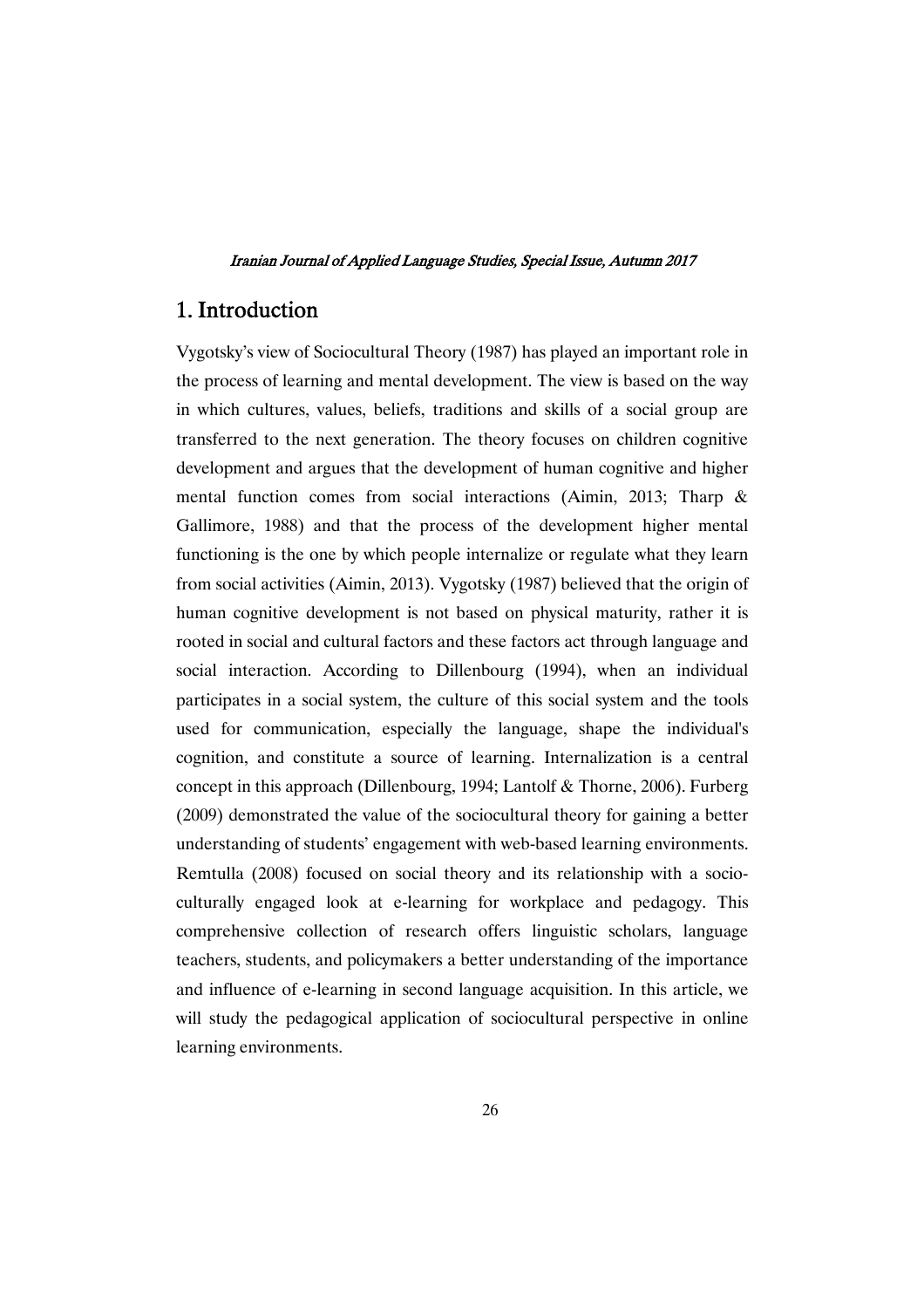The work of Lev Vygotsky (1934) has become the foundation of much research and theory in cognitive development over the past several decades, particularly of what has become known as Social Development Theory. Vygotsky's theories stress the fundamental role of social interaction in the development of cognition (Vygotsky, 1978), as he believed strongly that community plays a central role in the process of "making meaning". Unlike Piaget's notion that children's development must necessarily precede their learning, Vygotsky argued, "learning is a necessary and universal aspect of the process of developing culturally organized, specifically human psychological function" (1978, p. 90). In other words, social learning tends to precede (i.e., come before) development. Vygotsky has developed a sociocultural approach to cognitive development. According to Vygotsky (1978 cited Lantolf 2000), the sociocultural environment presents the learner with a variety of tasks and demands, and engages the learner in his world through the tools. In the early stages, Vygotsky claims that the learner is completely dependent on other people. Vygotsky (1978 cited Wertsch 1985) states that the learner acquires knowledge through contacts and interactions with people as the first step (interpsychological plane), then later assimilates and internalises this knowledge adding his personal value to it (intrapsychological plane). This transition from social to personal property according to Vygotsky is not a mere copy, but a transformation of what had been learnt through interaction, into personal values. Vygotsky claims that this is what also happens in schools. Students do not merely copy teachers' capabilities; rather they transform what teachers offer them during the processes of appropriation. Vygotsky (1978 cited Lantolf 1994) argues that the field of psychology has deprived itself of crucial information to the understanding of complex aspects of human behaviour by refusing to study consciousness.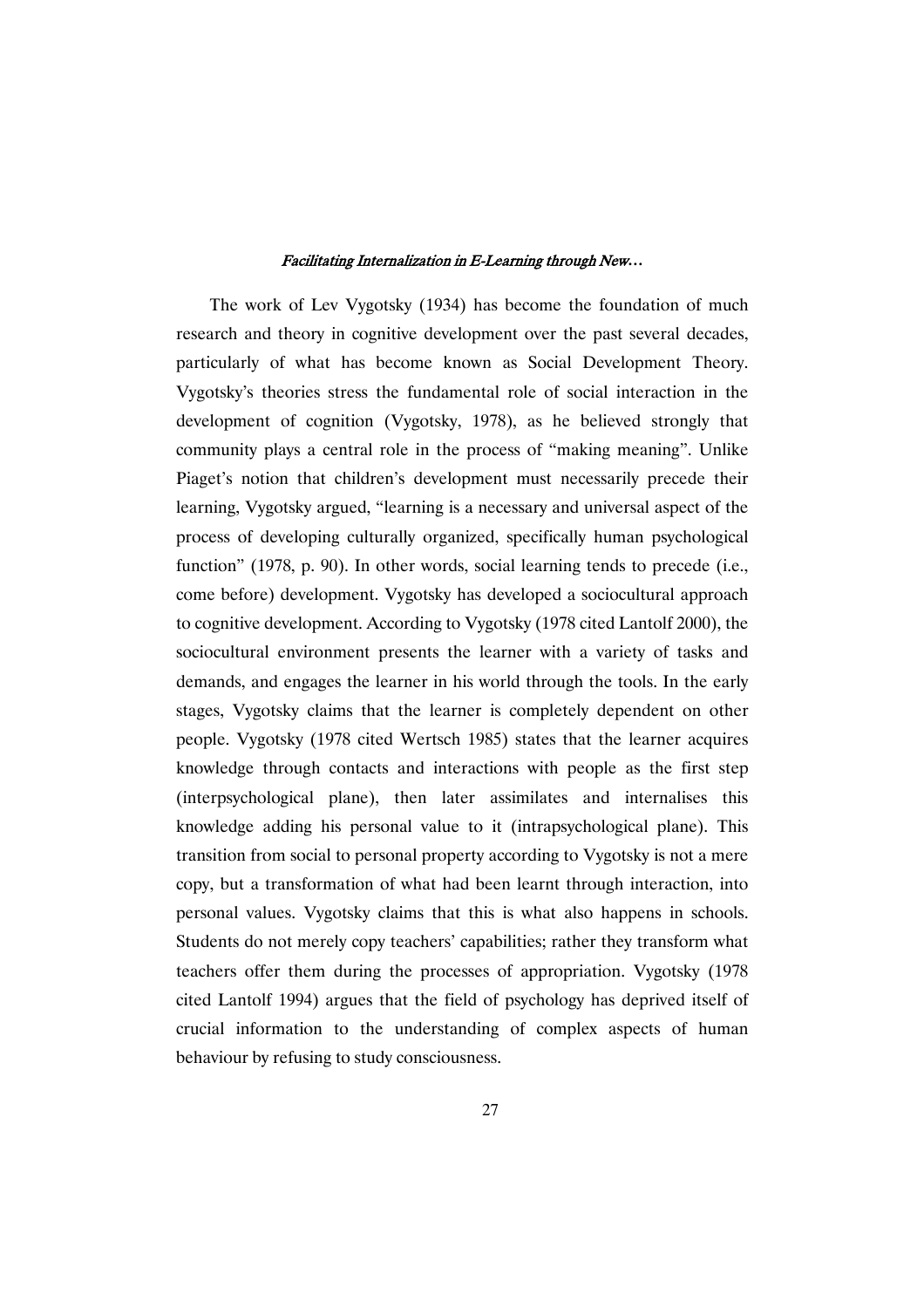### 2.Method

The participants in this study were 50 Iranian female university students, ages ranged between 21 and 26 years. They were all majoring in English Translation at Payame Nour University of Khorasgan, Isfahan. Allen's (2004) placement test was used to determine participants' level of proficiency. The researchers selected the study participants from advanced students according to their performance on the test. We divided the subjects into two groups, an experimental group and a control group. Both groups were taught in exactly the same way based on the research objectives. After teaching the course, subjects who were randomly assigned to an experimental group were asked to continue practicing language in an online learning environment, whereas those in the control group were not told anything about practice procedures. The purpose of this procedure was to determine whether the online practice approach was appropriate for learning and eventually internalizing the second language. We used a combination of materials in this study. Allen's (2004) placement test was used to determine participants' level of proficiency. Besides the Placement Test of Dave Allen (2004), the subjects were received a TOFEL test, (1991) as a criterion to determine the effectiveness of the online practice. The collected data were analyzed through Statistical description for social science (SPSS, version 13.0). Descriptive analysis in the form of percentage was computed. The purpose of this procedure was to determine whether the online practice approach was appropriate for learning and eventually internalizing the second language.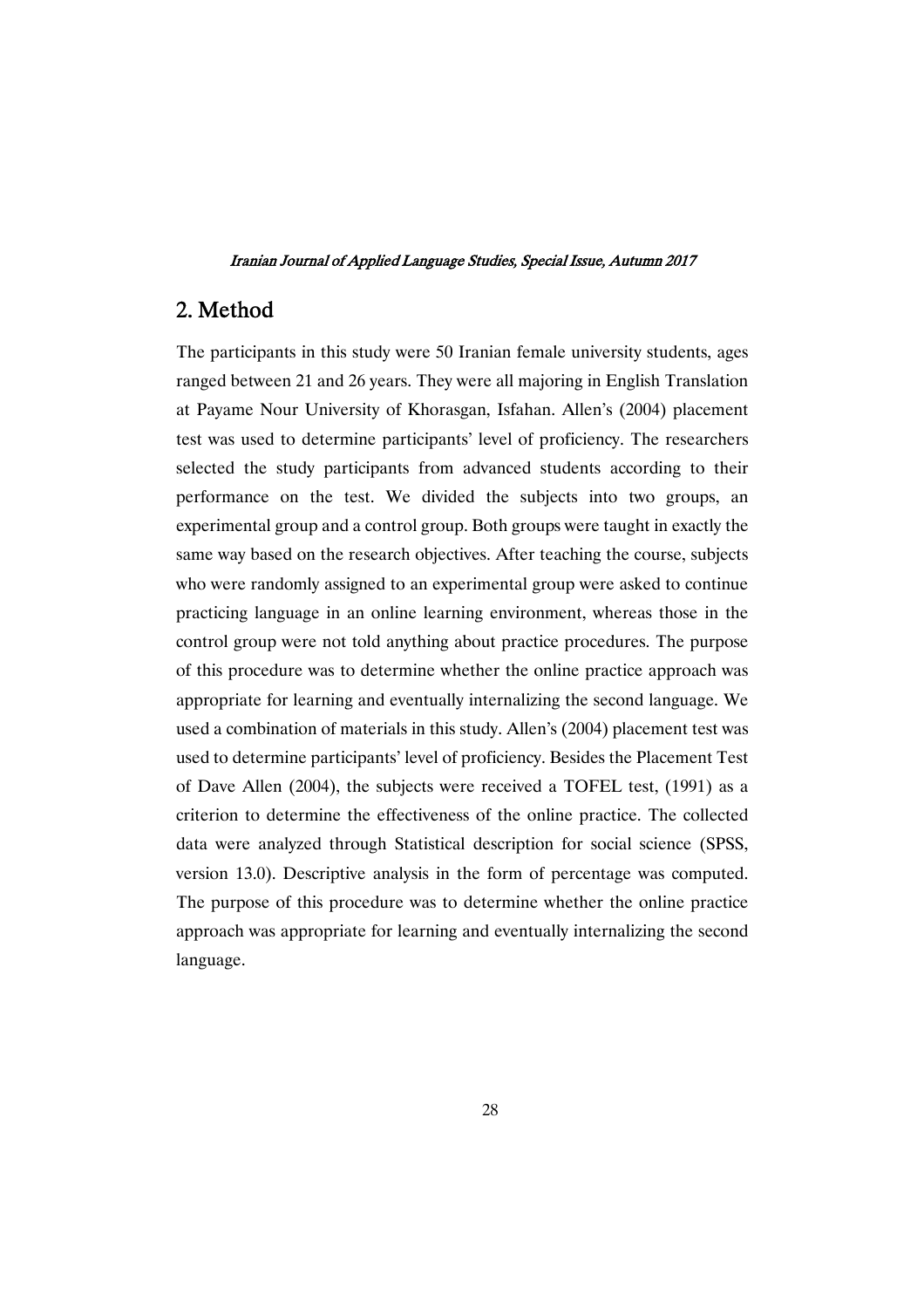### 3.Result

This study was set out to study the relationship between online practices of students and their performance on the achievement test, taking into account their language proficiency level. Our hypothesis was that the engagement of students in online learning environments helps them succeed in learning and eventually internalizing the second language. The descriptive analysis of the two groups (the mean, and the standard deviation) is reported in tables (1) and (2). Since in this particular study we were particularly interested in the significant of the online learning environment, we compared the means of the two groups. As you know, internalize learning is to make benefit from collaborative learning. Collaborative learning is based upon the principle that students can enrich their learning experiences by interacting with others and benefiting from one another's strengths. In collaborative learning situations, students are responsible for one another's actions and tasks which encourages teamwork as well. The results of this study indicate that there is a significant relationship between student-student interaction and practice in the online learning and their performance on the achievement test.

| Variable  | N  | Min   | Max   | Mean    | Std. Deviation |  |  |
|-----------|----|-------|-------|---------|----------------|--|--|
| Writing   | 25 | 13.00 | 20.00 | 17.2400 | 1.39284        |  |  |
| Reading   | 25 | 11.00 | 15.00 | 11.8800 | .97125         |  |  |
| Listening | 25 | 10.00 | 16.00 | 12.3600 | 1.46856        |  |  |
| Speaking  | 25 | 10.00 | 19.00 | 17.4400 | 1.78139        |  |  |

Table 1. Descriptive Statistics (Group A)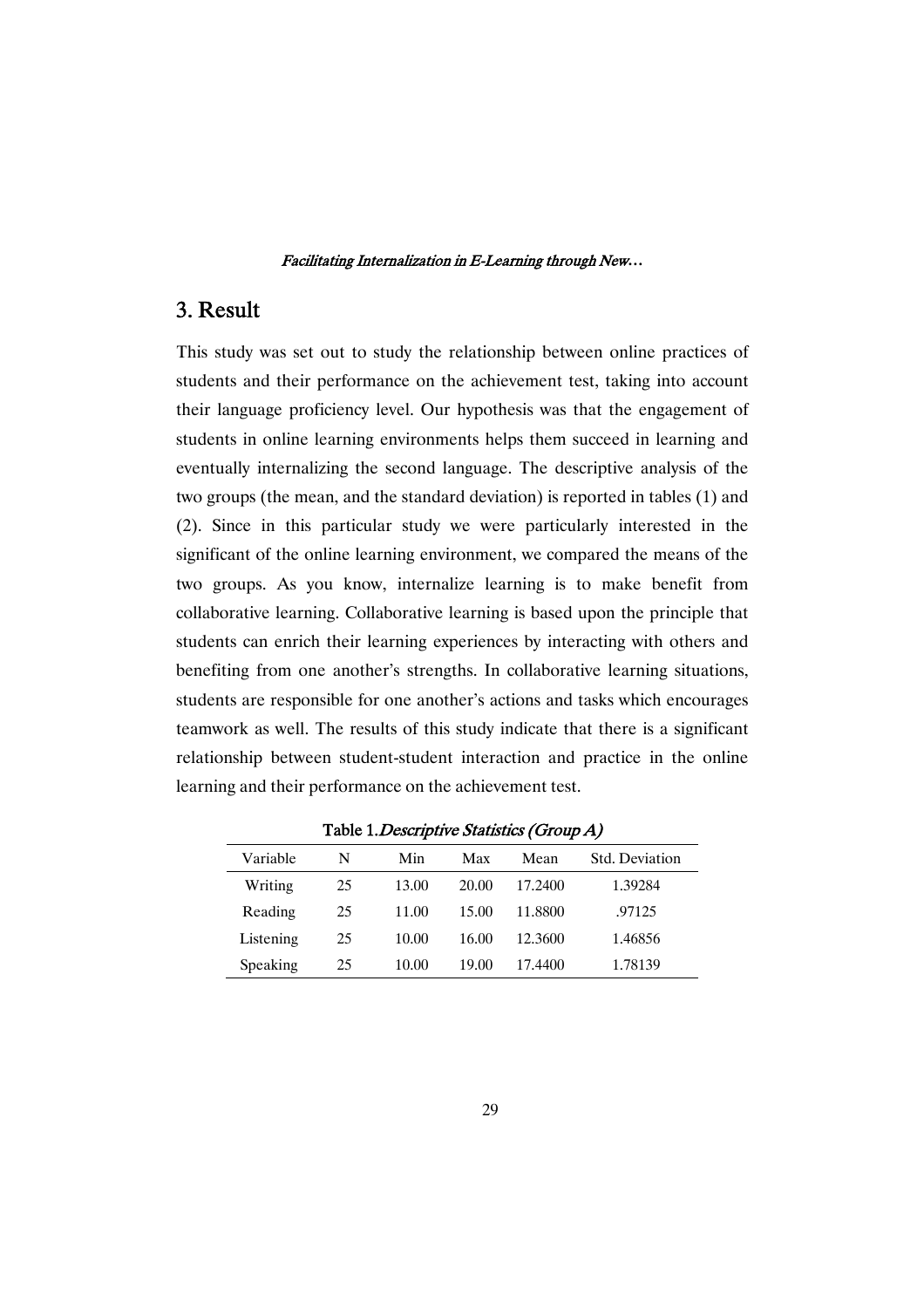| Table 2. Descriptive Statistics (Group B) |    |       |       |         |                |  |  |  |
|-------------------------------------------|----|-------|-------|---------|----------------|--|--|--|
| Variable                                  | N  | Min   | Max   | Mean    | Std. Deviation |  |  |  |
| Writing                                   | 25 | 10.00 | 16.00 | 12.2400 | 1.66533        |  |  |  |
| Reading                                   | 25 | 11.00 | 15.00 | 11.8800 | .97125         |  |  |  |
| Listening                                 | 25 | 10.00 | 16.00 | 12.3600 | 1.46856        |  |  |  |
| Speaking                                  | 25 | 10.00 | 15.00 | 11.9200 | 1.28841        |  |  |  |

Iranian Journal of Applied Language Studies, Special Issue, Autumn 2017

The relevant means of the two groups are shown in Tables 1  $\&$  2. As we can see the mean scores of the two groups are significantly different from one another. Clearly, the mean for those in group A was substantially higher than those in group B, especially in the case of writing and speaking. This indicates that the experimental group (Group A) has slightly improved from pre- to posttest compared to the control group (Group B).

# 4.Discussion

The findings of the study suggest that online learning is an effective way for increasing social interaction. They also clarify that scaffolding conversations with conscious members of the community play a fundamental role in the development of cognition, and help children learn ways of thinking (Forward, 2005; Turuk, 2008; Olivaraes, 2012). According to Vygotsky 'the higher mental faculties' are internalized forms of social interaction particularly language use (Vygotsky, 1991). Vygotsky argues that children learn to reason by internalizing the logical structure of 'scientific concepts' as these are found in the culture and taught to them in school (Vygotsky, 1987). We found that student-student interaction and practice in the online learning environment can be a useful approach to facilitating and motivating internalization, learning and eventually better performance. Furthermore, the social interaction in an online community makes learning intuitive and more interesting for students. The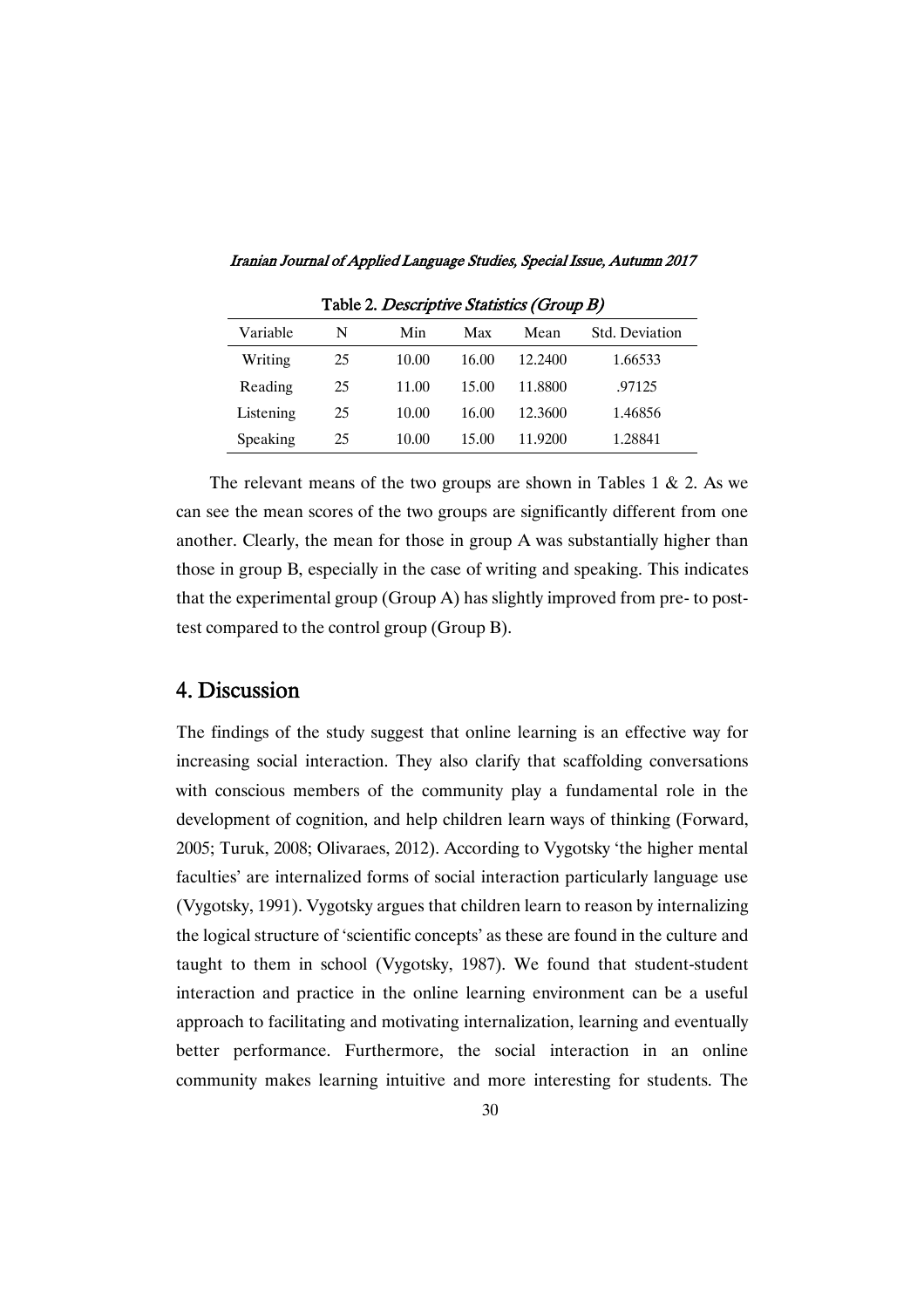objectives of the study were: (1) to investigate the effectiveness of implementing online cooperative learning strategy for the better development of students especially in the scope of writing and speaking skills; (2) to prepare English language learners who have problems in speaking and writing for academic as well as social success. The present study revealed that social community is as an effective strategy for developing students' speaking and writing skills because students engagement or involvement in an ongoing online discussion atmosphere, offer them the opportunity to improve interactional and productive skills, and eventually internalize the second language.

## 5.Conclusion

Finally from the social-cultural perspective, the integration of social, cultural and biological elements plays a vital role in learning processes. Vygotsky stresses the social nature of language learning, and holds that children acquire knowledge as a result of engaging in social experiences. For Vygotsky, social interaction, especially scaffolding conversations with conscious members of the community play a fundamental role in the development of cognition, and help children learn ways of thinking (Forward, 2005; Turuk, 2008; Olivaraes, 2012). Vygotsky held that when adults and more sophisticated peers help children to learn activities that are culturally significant, the relationship between them is part of children's thinking. After the children internalize important features of these talks, they can use their own inner language to guide their thinking and activities and learn new skills. In particular, Internalization is a central concept in Vyogtsky's theory (Lantolf & Thorne, 2006) that is particularly important for second language learning. This study approve that the online practice approach was appropriate for learning and eventually internalizing the second language. After using an English achievement test as the criterion of this study, we found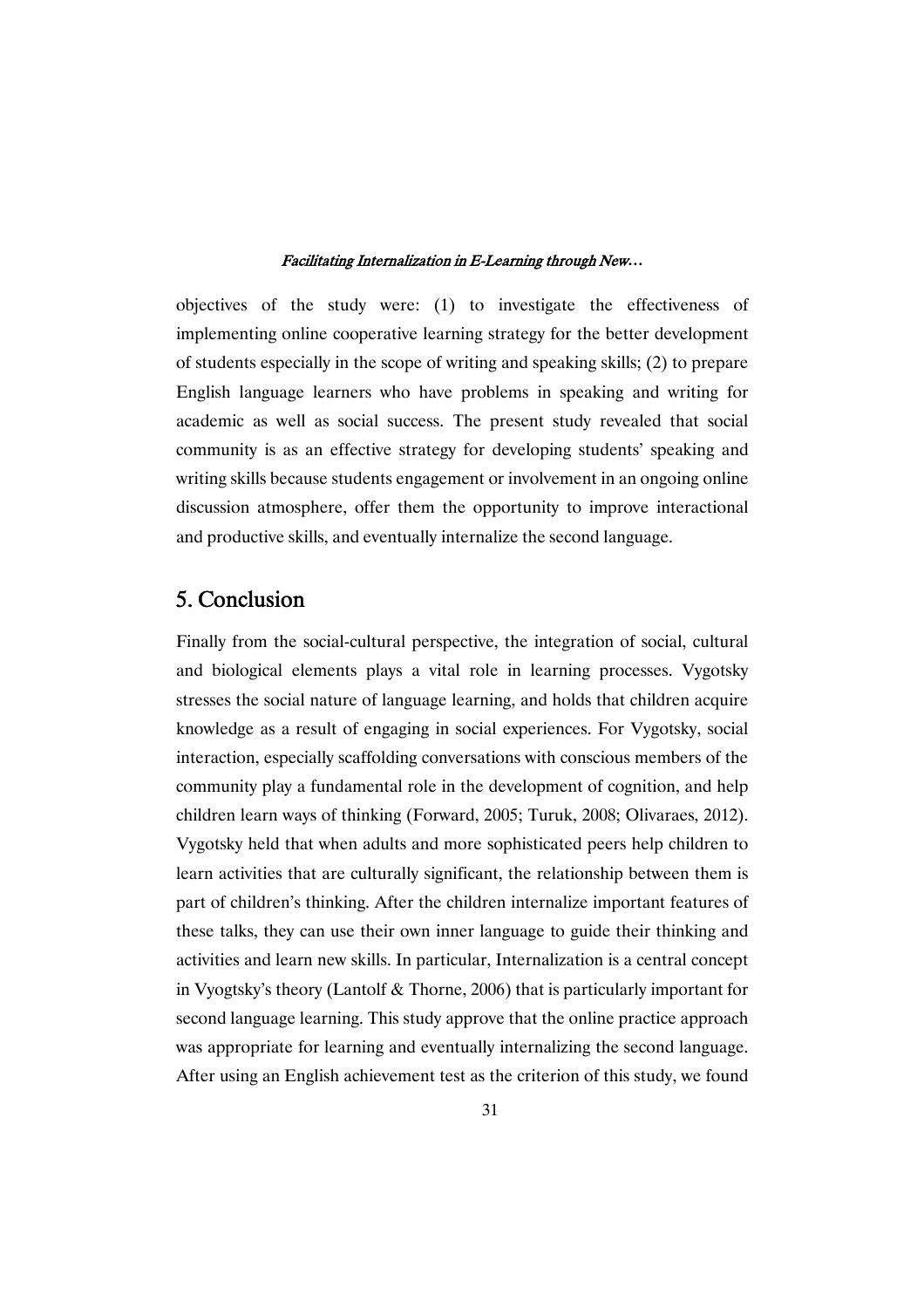that students' engagement and communication in an interactive group activity in the online learning environment can be a useful approach to facilitating and motivating internalization, learning, and better performance.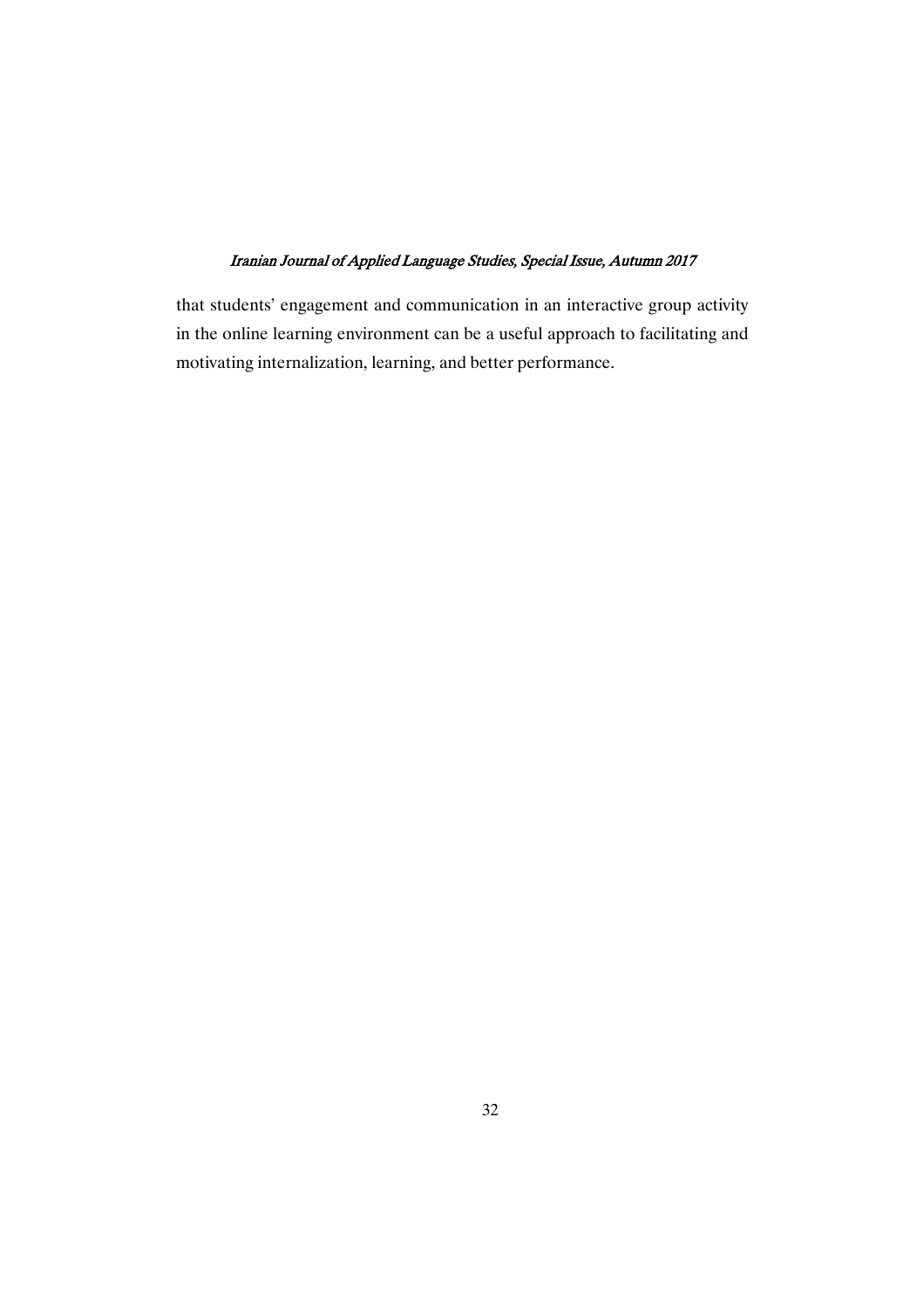### References

- Aimin, L. (2013). The study of second acquisition under socio-cultural theory. American Journal of Educational Research, <sup>1</sup>(5), 162-167.
- Allen, D. (2004). Oxford placement test. Oxford: Oxford University Press.
- Dillenbourg, P. (1994). Internalization and Learning Environments. In S. Vosiadou, E. De Corte, & H. Mandl (Eds.), Technology-based learning environments (pp.48-54). Berlin/Heidelberg: Springer\_Verlag.

Forward, M., L. (2005). Linking Formative Assessment to Scaffolding.

- Furberg, A. (2009). Socio-cultural aspects of prompting student reflection in webbased inquiry learning environments. Journal of Computer Assisted Learning, <sup>25</sup>(4), 397-409. doi: 10.1111/j.1365-2729.2009.00320.x
- Lantolf, J., & Thorne, S. (2006). Sociocultural theory and the genesis of second language development. Oxford, UK: Oxford University Press.
- Lantolf, J. P., & Appel, G. (1994). Theoretical framework: An introduction to Vygotskian approaches to second language research. In Lantolf J. P., (Ed.) Vygotskian approaches to second language research (pp.1-32). London: Ablex Publishing.
- Imberi-Olivares, K. A. (2012). The process of scaffolding in conversation: Who does it best and why?. UC Merced.
- Remtulla, K. A. (2008). A social theory perspective on e-learning. Learning Inquiry, <sup>2</sup>(2), 139-149. doi: 10.1007/s11519-008-0032-6
- Research and Education Association (1991). The best test preparation for the TOFEL test of English as a foreign language.
- Tharp, R. G., & Gallimore, R. (1988). Rousing minds to life: Teaching, learning, and schooling in social context. Cambridge, UK: Cambridge University Press.
- Turuk, M. (2008). The Relevance and implications of Vygotsky's sociocultural theory in the second language classroom. ARECLS, <sup>5</sup>, 244-262.